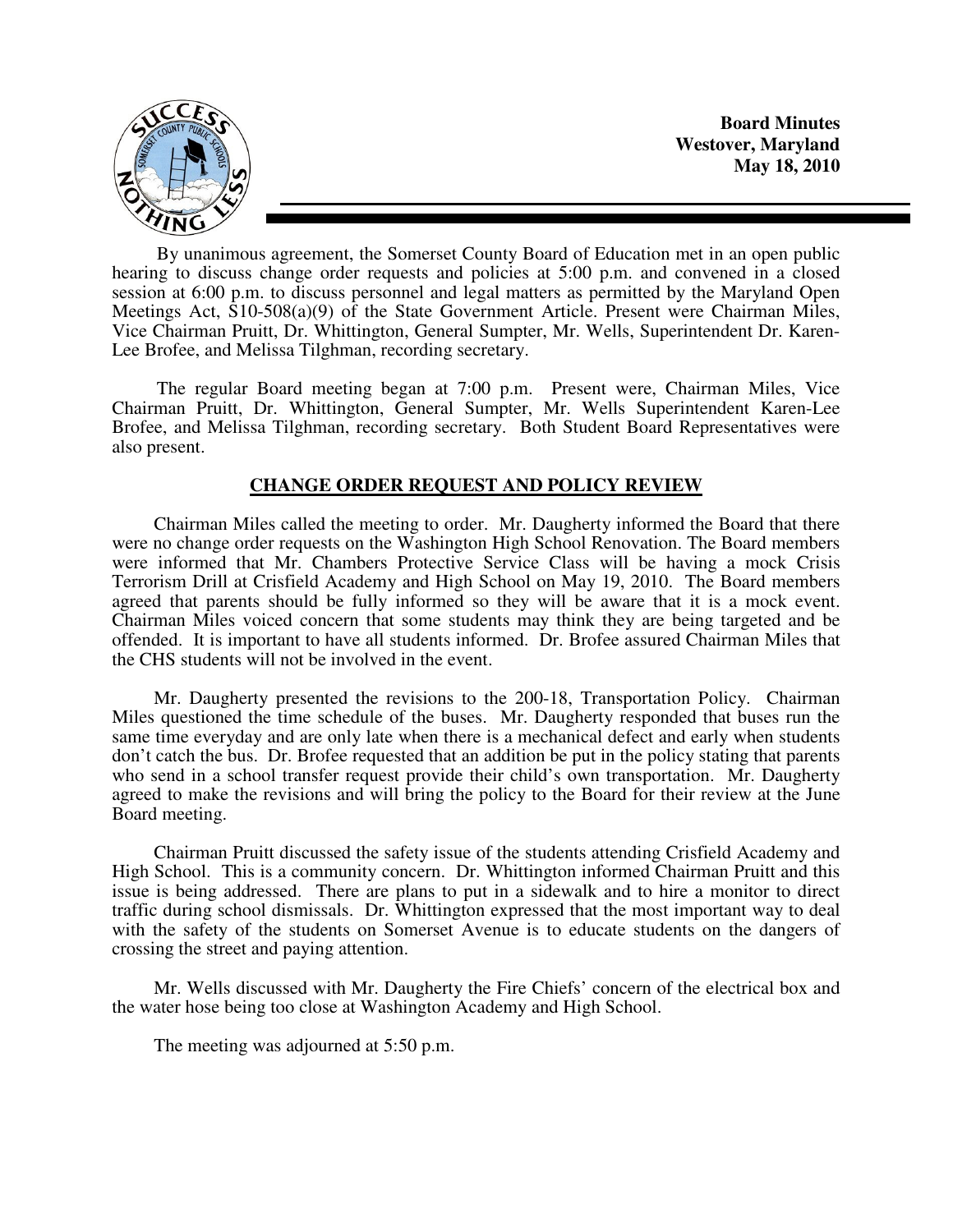# **REGULAR SESSION AGENDA**

### **1. Call to Order**

The meeting was called to order by Dr. Brofee at 7:00 p.m.

# **2. Roll Call**

The roll was called by Melissa Tilghman indicating that five Board members and the Superintendent were present. Student Board Representatives were also present.

# **3. Declaration of Quorum**

It was declared that a quorum was present.

# **4. Pledge of Allegiance**

Chairman Miles led the Board in the Pledge of Allegiance.

# **5. Approval of Minutes**

A motion was called for by Chairman Miles, moved by Dr. Whittington, seconded by General Sumpter and passed to approve the minutes of April 20, 2010. The motion was carried unanimously.

It was moved by Vice Chairman Miles, seconded by General Sumpter and passed to approve the Budget Meeting minutes of March 30, 2010 and the Public Hearing minutes of April 13, 2010.

# **6. Adoption of Agenda**

 It was moved by Dr. Whittington, seconded by Vice Chairman Pruitt and passed to adopt the amended agenda. The vote was unanimous.

# **7. Student Board Members' Activities Report**

The Student Board members were excused from the meeting due to their involvement in school activities.

# **8. Ewell School**

The Ewell School Report was delayed until the June 15, 2010 Board meeting.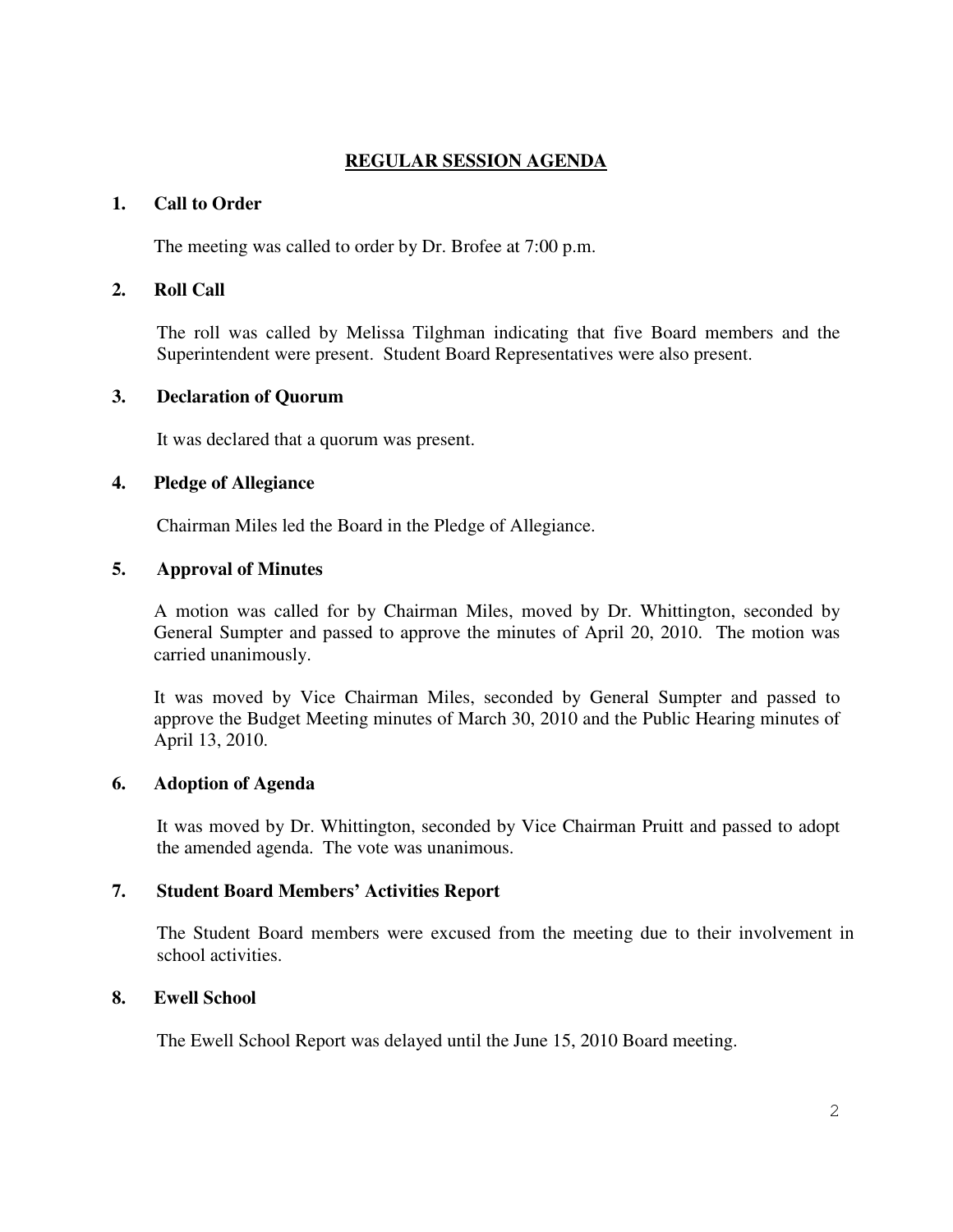# **9. Energy Star Plaques**

Dr. Brofee briefed the Board on our energy savings for the year. SCPS has seen 27.9% decrease in the energy usage totaling over \$600,000 in savings.

# **11. Recognition of Environmental Art Award**

The recognition of the Greenwood Elementary School student being recognized for her art work will be tabled until the June 15, 2010 Board meeting.

### **12. Public Participation**

There was no public participation.

### **13. A. Policies**

### **Athletic Policy, #500-20**

It was moved by Dr. Whittington, seconded by Vice Chairman Pruitt and passed to approve the revised Policy 500-20, Athletic Policy. The revised policy allows a student to play sports with a 2.0 gpa and no more than one E. The vote was a 3 to 2 vote with Mr. Wells and Chairman Miles opposing the revision to the policy.

#### **B. Human Resources**

#### **Approval of Job Descriptions**

It was moved by Dr. Whittington, seconded by General Sumpter, and passed to approve the revised Food Service Manager's job description.

# **C. Facilities**

# **Change Order Requests**

There were no change order requests to discuss.

#### **D. Legislative Audit Report and Response**

Dr. Brofee and Ms. Miller presented the legislative responses to the Board members. The auditors spent a total of 1000 hours performing the audit. There were 22 commendations and 24 recommendations. The system will be moving forward in implementing the recommendations over the next six month period.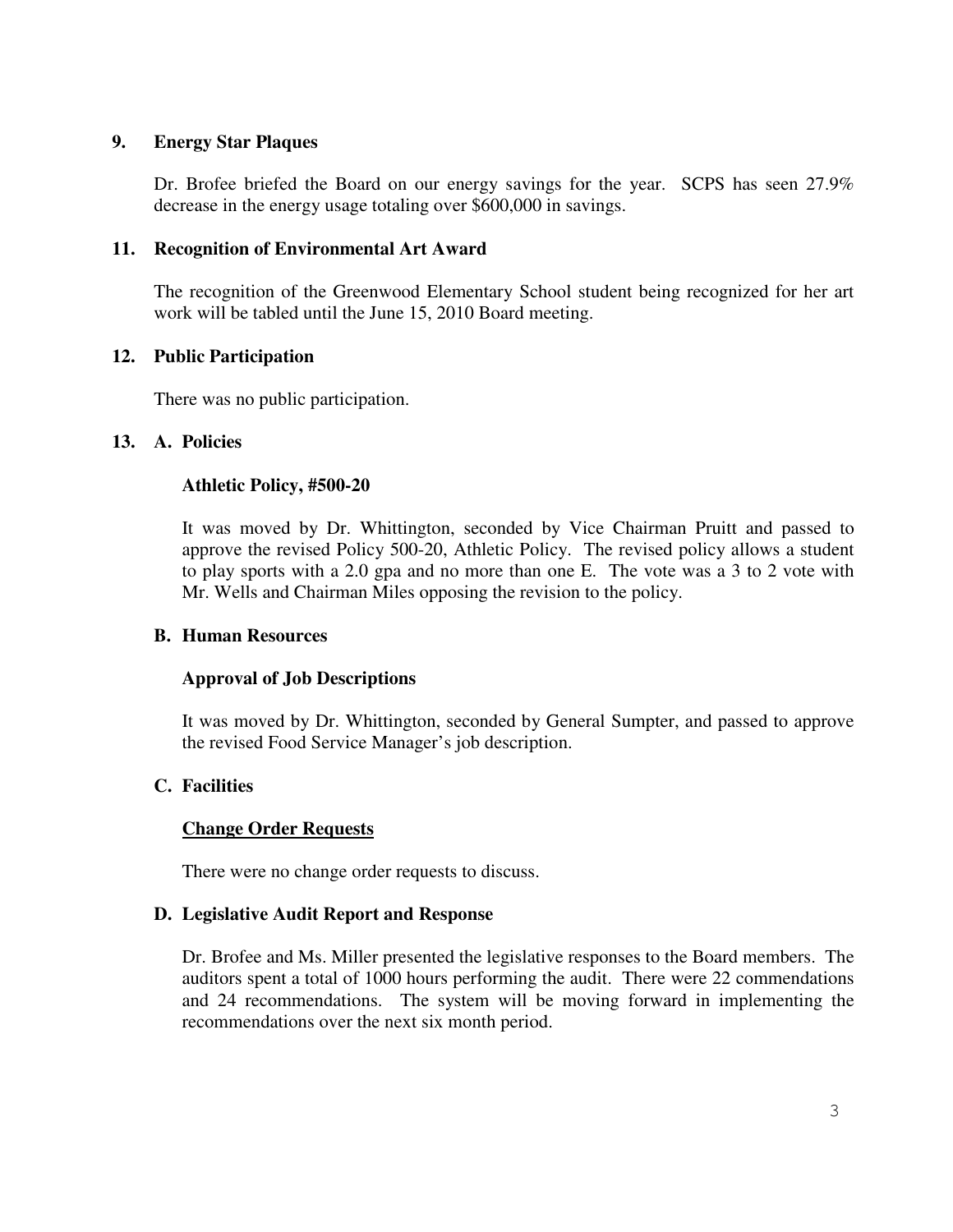# **E. Approval of the FY2011 Budget**

The Superintendent announced that there would be a called meeting June 01, 2010 requesting approval of the FY2011 Budget.

# **14. New Business**

# **A. Finance**

# **Monthly Finance Report**

Ms. Miller presented the Monthly Finance report to Board. The Board members thanked her for the report. The Board also questioned the textbook funding balance and requested that another category be added to the budget report to distinguish the textbook balance. The Board requested that instructional materials and textbooks be listed under two different categories.

# **Food Service Report**

Ms. Miller presented the Food Service report to the Board and informed the Board that the deficit of the food service budget continues to increase.

# **B. Instruction**

# **HSA Report**

Mr. Bloodsworth presented an update on the HSA Bridge Projects. There are currently 24 students in the Bridge Program. Mr. Elebash added that AYP is not positively impacted by seniors who do not pass the Algebra and English Assessments. The Goal is for students to pass all four HSA's and incentives are being offered to encourage students. Motivational Pins have been purchased by Performance Matters to distribute to students who have passed their HSAs.

# **Technology Report – Student Information Services Report**

Ms. Smoker provided an update on Technology in the Schools. Ms. Romano introduced the Board to various technology based teacher, student, parent databases such as Ed Line and Online IEP. SCPS's Technology Department continues to work on smooth and collaborative communication between students, teachers, and parents. The Board thanked Ms. Smoker and Ms. Romano for their report.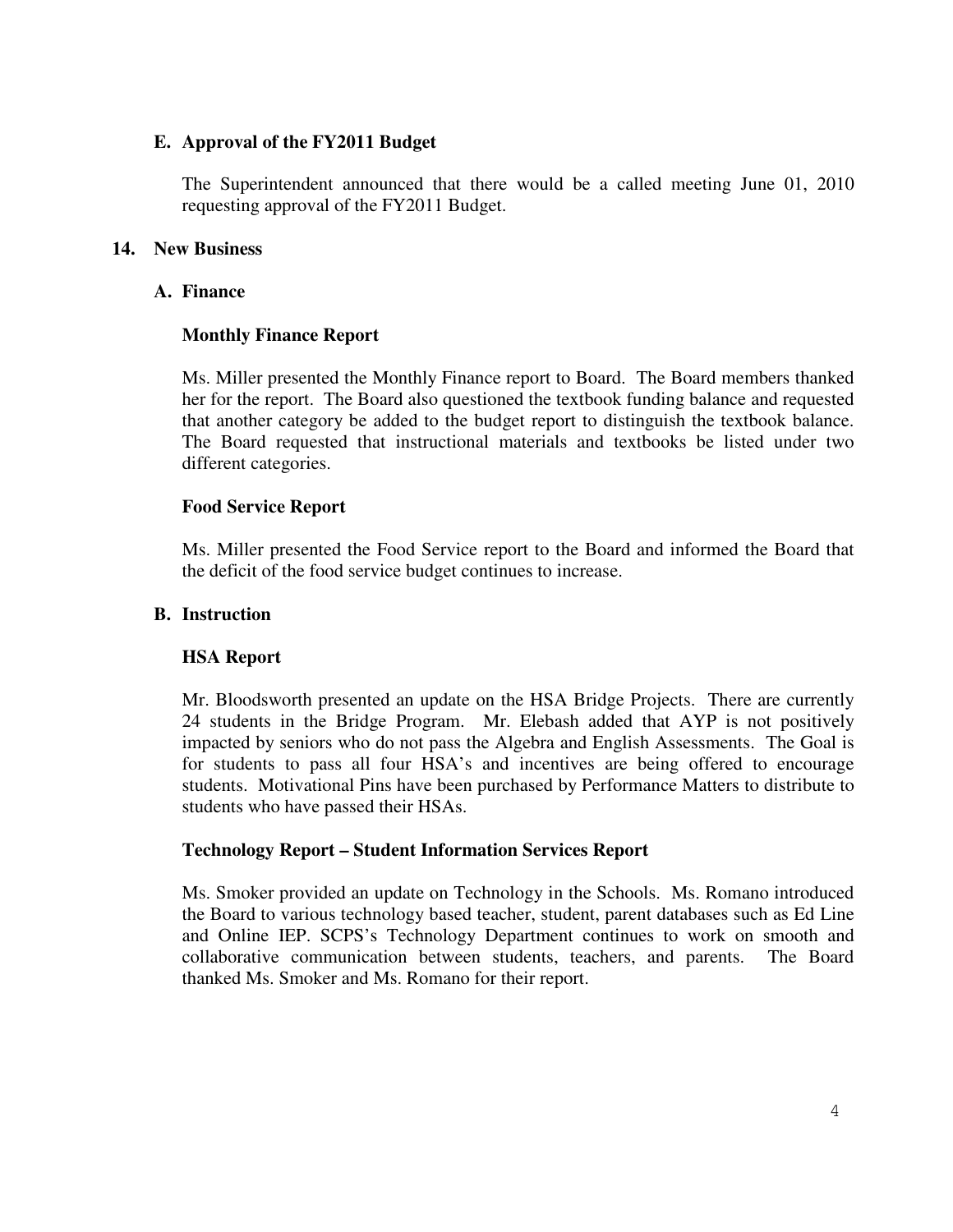# **C. Facilities**

### **Educational Facilities Master Plan**

Mr. Daugherty presented the Educational Facilities Master Plan for the Board's review and study. The Board will vote at the June Board meeting.

### **Maintenance Inspection Report and Response**

Mr. Daugherty presented and discussed the FY2010 Maintenance Survey of Facilities report done by the Public School Construction Program school maintenance inspectors. This inspection was done on Princess Anne Elementary School.

### **D. Human Resources**

### **Review and Study of Revised Job Descriptions**

Mr. Lawson presented the PC Technician, Instructional Facilitator, and the Voyager Afterschool Teacher revised job descriptions for the Board's review and study. The Board will vote at the June Board meeting.

### **New Hire, Retires, and Resignations**

A motion was called for by Chairman Miles, moved by Vice Chairman Pruitt, seconded by General Sumpter and passed to approve Mr. Lawson's Human Resources report. The motion was carried unanimously.

#### **Out of State Travel**

Mr. Lawson presented the Out of State Travel to the Board members for informational purposes only.

# **E. Board Meeting Calendar for 2010-2011**

It was moved by Dr. Whittington, seconded by Vice Chairman Pruitt and passed to approve the 2010-2011 Board Meeting Calendar. The vote was unanimous with all Board members in agreement.

# **F. June 01, 2010 called special meeting**

It was moved by Dr. Whittington, seconded by General Sumpter and passed to approve the Special Called meeting on June 01, 2010 for Budget approval. The vote was unanimous.

#### **14. Superintendent and Board Member Comments**